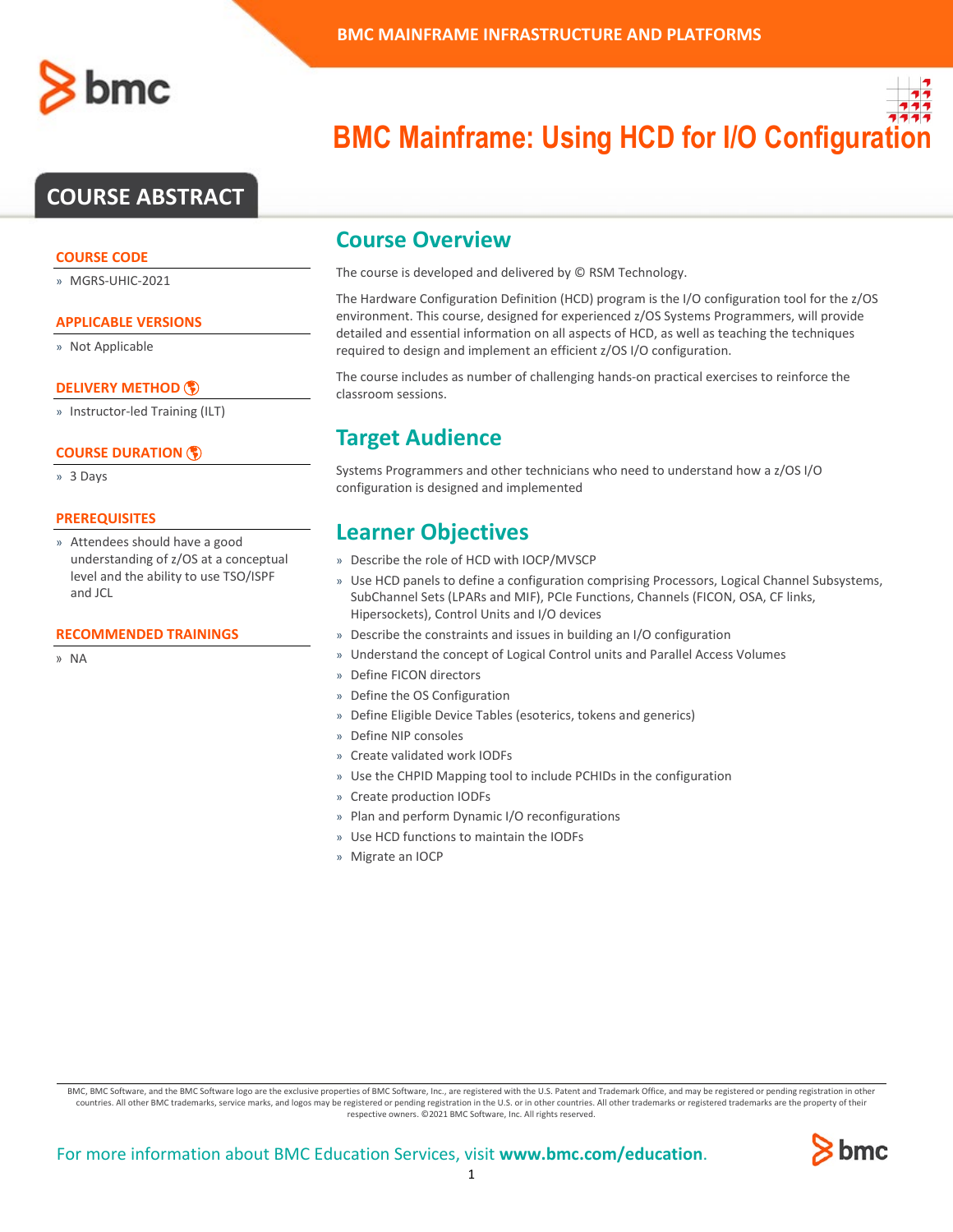



# **COURSE ABSTRACT**

#### **COURSE ACTIVITIES**

- » Classroom Presentations
- » Demonstration

### **BMC MAINFRAME INFRASTRUCTURE AND PLATFORMS LEARNING PATH**

» **<https://www.bmc.com/education/courses/find-courses.html#filter/%7B%22type%22%3A%22edu-specific-types-159150236%22%7D>**

#### **[CERTIFICATION PATHS](http://www.bmc.com/education/certification-programs)**

» This course is not part of a BMC Certification Path.

#### **[DISCOUNT OPTIONS](http://www.bmc.com/education/customer-service/customer-service.html)**

- » Have multiple students? Contact us to discuss hosting a private class for your organization
- » **[Contact us for additional information](http://www.bmc.com/education)**

# **Course Modules**

#### **Introduction to HCD**

- » I/O configuration principles
- » Logical Channel Subsystems
- » I/O configuration practicalities
- » I/O configuration addressing
- » Commands to display the status of channels and devices
- » HCD definition process
- » Objects managed by HCD
- » LOAD member of PARMLIB
- » IODF processing at IPL
- » IPL & NIP LOAD messages

#### **The HCD Dialogs**

- » HCD and ISPF
- » HCD Primary Option Men
- » Creating a new work IODF
- » Sizing the work IODF
- » Defining the new configuration menu
- » Pull-down menu action bar
- » GOTO pull-down menu
- » Filter pull-down menu
- » Backup pull-down menu
- » Query pull-down menu
- » Help pull-down menu
- » Context menus
- » PF keys
- » Keyboard navigation

#### **Creating a New Configuration**

- » Configuration structure
- » Operating system definition
- » Add an operating system
- » Processor definition
- » Add a processor
- » Logical Channel Subsystems
- » Multiple Logical Channel Subsystem
- » Define processor support level
- » LPAR definition flow
- » Actions on selected processors (LPARs)
- » Add Partition
- » PCIe Functions
- » Adding a new PCIe function
- » Different types of PCIe Functions
- » Channel Path definition
- » Actions on selected Channel Subsystems
- » Add a Channel Path
- » Connect CHPID to LPAR
- » Additional Channel Path Information
- » Control Unit definition
- » Add Control Unit
- » Connect CU to Processor
- » Actions on selected processors
- » Connect CU to processor
- » Logical Control Units
- » Logical Control Unit definition
- » Device definition
- » Add Device
- » Connect Device to Processor
- » Define Processor Device Parameter
- » Connect Device to Operating System
- » Define OS Device parameters
- » Maintaining IODFs
- » Delete IODF option
- » Copy IODF
- » Selection
- » View IODF option
- » Parallel Access Volumes
- » HyperPAV
- » Enabling HyperPAV
- » Define Eligible Device
- » Creating a Validated Work IOD
- » IODF Activation Menu
- » IODF build messages errors

BMC, BMC Software, and the BMC Software logo are the exclusive properties of BMC Software, Inc., are registered with the U.S. Patent and Trademark Office, and may be registered or pending registration in other countries. All other BMC trademarks, service marks, and logos may be registered or pending registration in the U.S. or in other countries. All other trademarks or registered trademarks are the property of their respective owners. ©2021 BMC Software, Inc. All rights reserved.

 $\mathfrak{Z}$